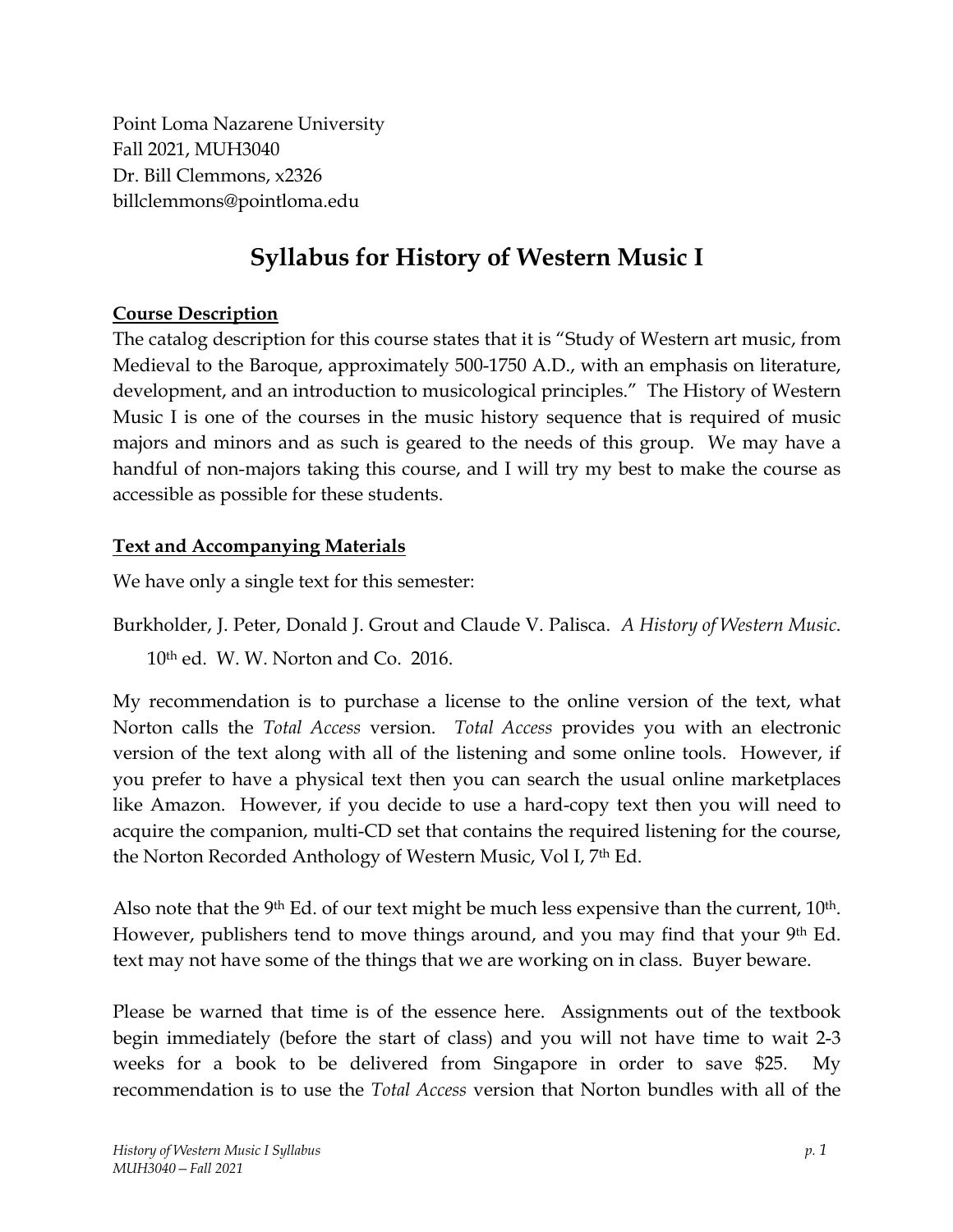listening. I find it to be the most useful version and it is what I will be using in class. Regardless of the version that you use, you must have your text with you at each class.

# **Class Times**

Our class this semester meets MWF 1100-1150a. Please be punctual as we have a great deal to cover and only a handful of classes in which to cover it.

## **Final Exam Time**

The Final Exam is scheduled for Friday 17 December at 1030a. If there is some reason that you cannot take the exam at this time you must inform me in the first four weeks of the semester. If you ask for a different exam time at the end of April I will not be obligated to assist. Please make your travel arrangements now. There is a link to the Final Exam Schedule page on Canvas.

# **Course Objectives (What I hope to accomplish)**

- Introduce you to much of the terminology, composers and compositions of Western Art Music from antiquity to 1750,
- Involve us in discussing the big trends, ideas and cultural shifts that inform this music and how we both perform it and listen to it,
- Introduce you to basic research methodology, research tools and the writing style that accompanies music research.

# **Course Learning Outcomes (What I hope that you accomplish)**

- Demonstrate a familiarity with the basic outline of Western Art Music—including terminology, composers and trends—from antiquity to 1750 by successfully completing assignments, quizzes and chapter tests,
- Demonstrate an understating of the big themes that inform the music of our eras by posting to our discussion boards, engaging in classroom discussions and completing the listening quizzes,
- Demonstrate the ability to accomplish basic research in music by creating an annotated bibliography generated from the important bibliographic tools of music research including DDM, Grove's, IIMP and JSTOR,
- Demonstrate that you can engage the music of the Medieval, Renaissance and Baroque eras as a performer by studying, analyzing, performing and discussing compositions from this era.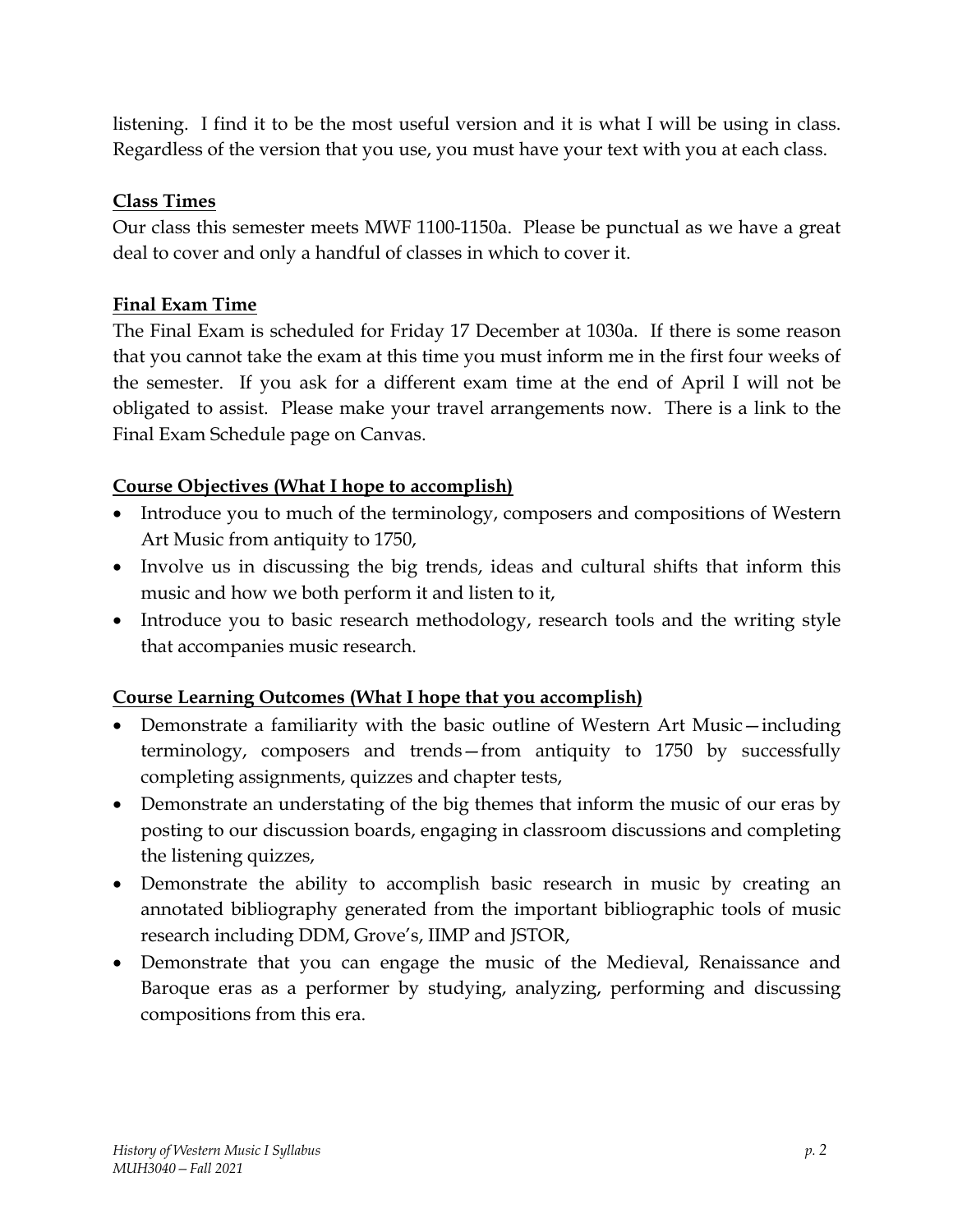#### **Units and Unit Tests**

We have nineteen chapters in our text that I will group so that three or four chapters will be tested approximately every three weeks. It is a lot of material and a little overwhelming. The unit tests are a mixture of multiple-choice and short-answer questions that cover both the information in our chapters and the listening assignments. The questions for the short answer section will mostly come from the online quizzes and the postings created on our class discussion board. The listening section is a mixture of the selections on the CD that accompany the chapters as well as the listening selections that we cover in class.

In addition to the Unit Tests there will be a comprehensive Mid-Term and Final Exam that will be a mixture of multiple-choice, short-answer and essay questions.

# **Projects, Group Work and Being Considerate**

Our class will be structured in such a way that we will spend one class discussing the contents of a chapter, usually a single concept, genre or composer, followed by a class devoted to in-class, group work, researching related music and composers. We then follow up our class sessions by posting our work on the Canvas discussion boards or with an online quiz. You should plan on one posting and one online quiz per week.

Since at least one of our classes each week is devoted to doing in-class research, I am asking that you regularly bring a web-enabled device to each class. That is, if you own a laptop or tablet, please bring these items to class along with a set of headphones. Please realize that it is impossible to accomplish much musically on the small screen of a smartphone and that no phones will be allowed in class.

However, I am also asking that you refrain from distracting our class by answering email, cruising Facebook, or engaging in activities that are not directly beneficial to our class, our subject and to the other students in the class. Having direct access to the web can be a tremendous help in a class such as ours, but it also presents a potential distraction that can impede our class discussions and activities. Please be respectful of the time and investment of the students around you and avoid engaging in activities on the web during class time that present a distraction. Anyone watching TikTok videos during class will have their villages sacked.

# **Final Project and Presentation**

As with most of the courses offered by the PLNU Department of Music, Music History III maps its objectives to our Departmental Learning Outcomes. Our class objectives map to the LO for all Music Programs that states that students "become conversant with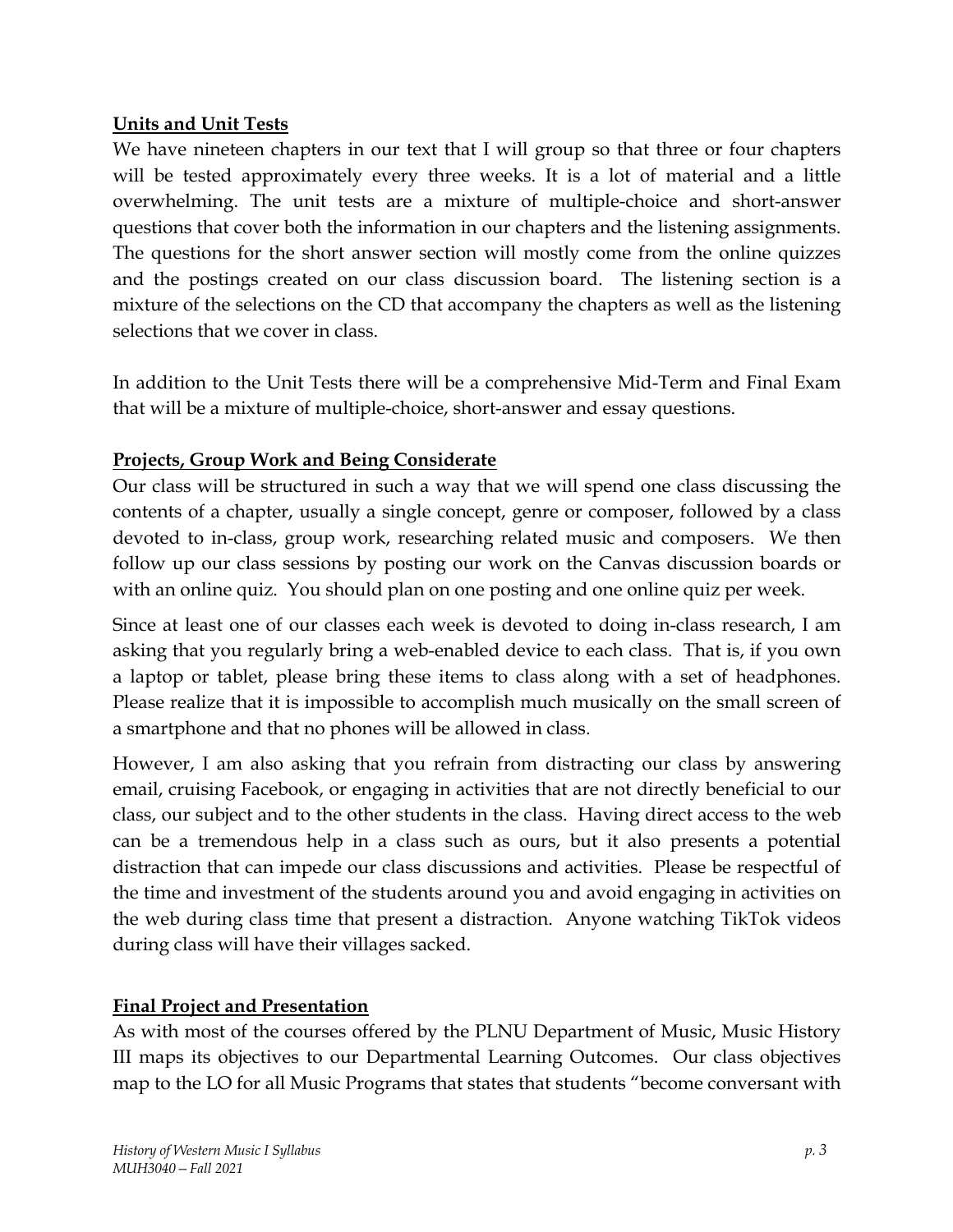the outline of music history and literature." This LO is assessed through our Final Project which is one of the "signature assignments," or portfolio-level assignments in the Music Department. This semester you are being asked to generate a short lectureperformance that will be presented to the class at the end of the semester. The requirements for this project are as follows:

- You will work with an ensemble, learn to play some simple literature, then
- Pick a piece from the standard repertory for this ensemble.
- Do some basic research on the composer, performing style and the history of this composition
- Divide the work up for the presentation, then
- Present your work to the class at our final meeting.

#### **Grading and Evaluation**

I maintain the grades for the class through our Canvas system. Hopefully, you are familiar with this system and are regularly logging into it. Both attendance and grades will be listed there.

| Class Discussions and postings | 10% |
|--------------------------------|-----|
| <b>Final Project</b>           | 15% |
| Unit Tests (2)                 | 25% |
| Online quizzes                 | 25% |
| Mid-Term and Final Exam        | 25% |

# **Grading Scale**

The grading scale for this class is liberal and as follows:

| A          |
|------------|
| $A -$      |
| B+         |
| В          |
| B-         |
| C+         |
| C          |
| $C_{\tau}$ |
| $1) +$     |
| D          |
| $\vert$ )- |
| F          |
|            |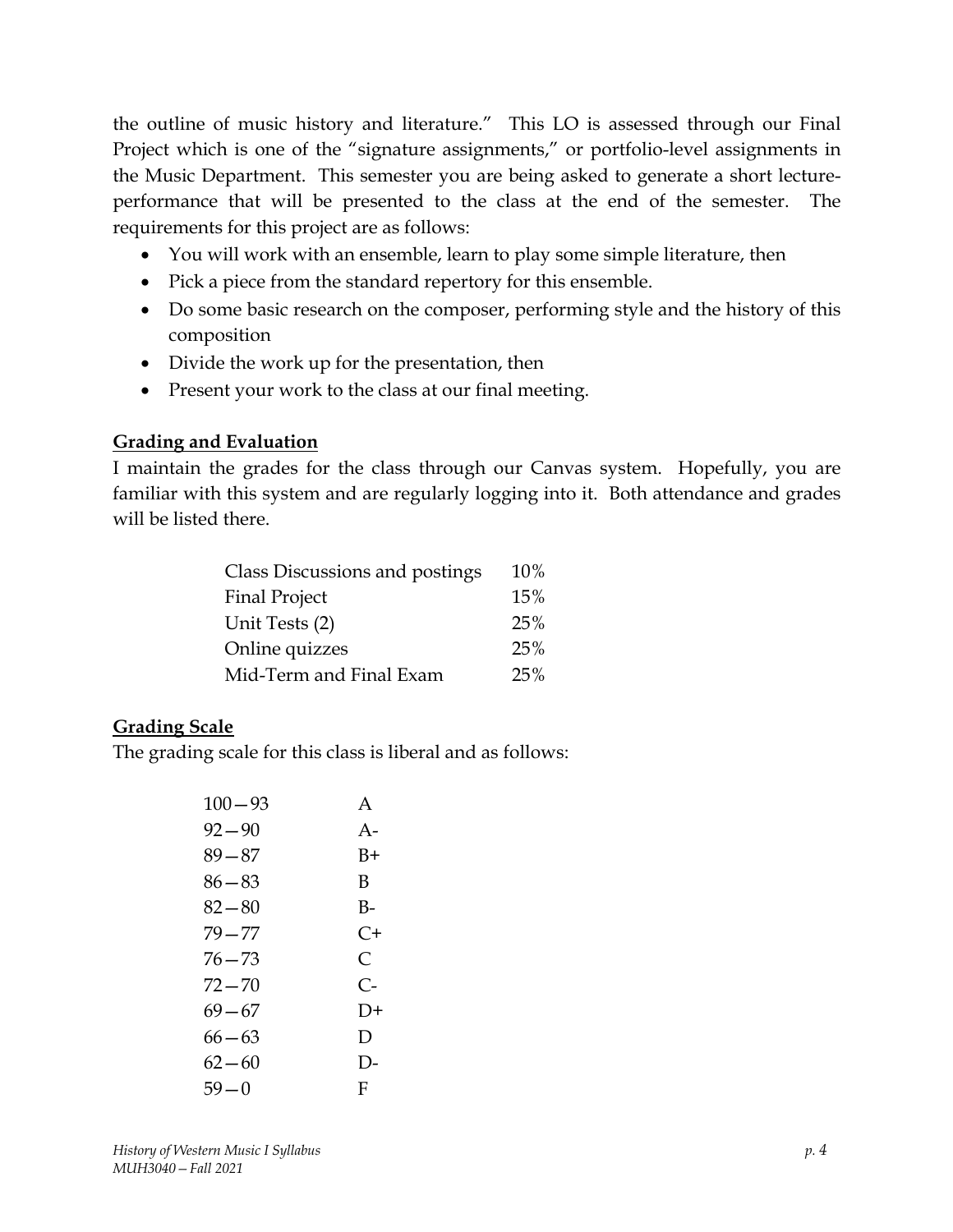#### **Attendance Policy**

I maintain a strict and inflexible attendance policy for this class. I take roll religiously and will keep a cumulative attendance list on the Canvas website. If you arrive late you will be listed as tardy. More than fifteen minutes late for a class is counted as an absence. Two tardies will count as an absence.

The College maintains a fairly tough stance concerning attendance: "any student whose number of absences in a class, for any reason, exceeds the equivalent of one and one half weeks of class may be de-enrolled from the class with a failing grade." This means four classes, eight tardies or any combination. Be forewarned! You will receive a warning at three absences, six tardies or any combination. I will receive a deenrollment notice at four absences, no exceptions.

These absences may be used as you see fit. If you get a great opportunity to go skiing in Vail and are caught up and doing well, then use your cuts to take advantage of the opportunity. However, if you know that you have trouble getting up in the morning, tend to stay up to 2 AM playing Halo on your dorm's intranet, or are chronically sick, make arrangements now and plan accordingly. A rule of thumb for any class is that your total absences for the semester should never be greater than the total class meetings per week and should never be concurrent. I do not make up quizzes and there will not be any late postings to Canvas. Tests missed for a valid reason can be made up if you contact me to make arrangements.

#### **Listening List**

Since this class involves a great deal of music that will be unfamiliar to most of us there is, therefore, a great deal of listening involved. Most of this listening will come from the optional CD's that accompany out text. These listening assignments are aggregated on our listening pages that are accessed from Canvas.

#### **Academic Accommodations**

All students are expected to meet the standards for this course as set by the instructor. However, students with learning disabilities who may need accommodations should discuss options with the Educational Access Center during the first two weeks of class. The EAC will contact professors with suggested classroom needs and accommodations. Approved documentation must be on file in the EAC prior to the start of the semester.